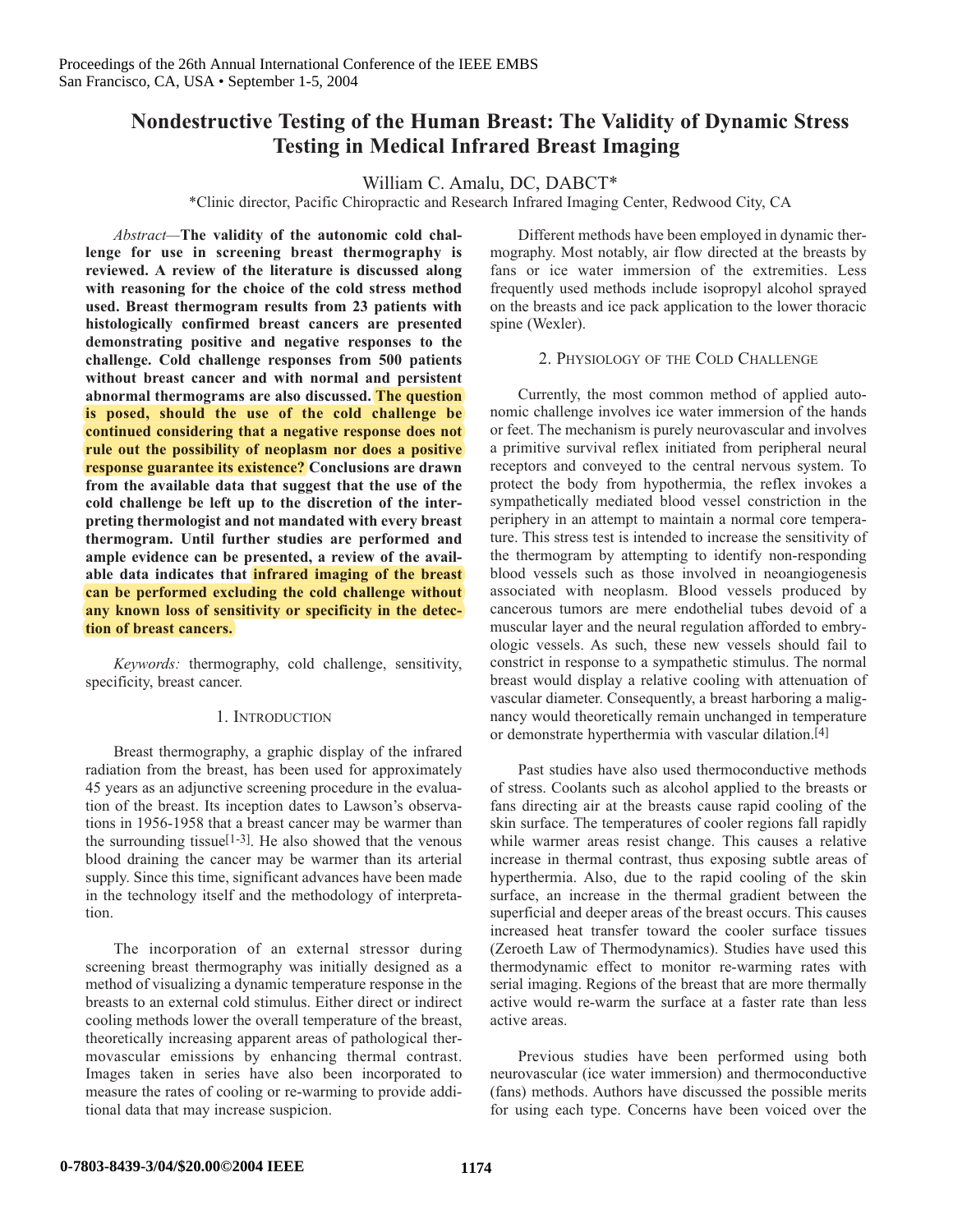creation of thermal artifacts due to the inherent difficulty in applying an even air flow distribution to a curved surface such as the breast. Consequently, studies have shown clear preference to the use of the ice water challenge when attempting to investigate neoangiogenesis[5-7].

## 3. LITERATURE REVIEW

A review of the literature denotes the use of the cold challenge as a method of increasing the accuracy of breast thermography. In general, the incorporation of the cold challenge was intended to decrease false-negatives and especially false-positives.

## *A. Decreasing false-positives*

Early on in the use of thermography for breast cancer screening, opponents to the technology argued that the falsepositive rate was too high for the procedure to be used. The incorporation of the cold challenge to decrease suspicion was proposed as a possible solution to the problem. Studies can be found espousing the virtues of a "true" improvement in false-positives[8-11]. Some studies have indicated a reduction of up to a  $40\frac{1}{9}$ .

In the studies that claim reductions in the number of false-positive thermograms, the data collected is suspect. The patients selected were taken from a study group found without a cancerous tumor in the breast, but with suspicious thermograms (possible false-positives). This group was subjected to the cold challenge. If the challenge was negative, the patients' TH grading was reduced to normal. This methodology is understandable, but with a false premise. How many of these patients are at future risk? This author agrees with the notation in one of the studies [9] that future research would be needed to observe whether or not the cold challenge effects future risk. As of this time, we are not aware of any long-term studies that have been done to follow patients who have TH3-5 thermograms and negative responses to the cold challenge.

Considering the known status of thermography as the single greatest indicator of future breast cancer risk $[12-14]$ , use of the cold challenge to decrease "false positives" could have a seriously poor impact with deadly consequences. Isard stated that, "Thermography is an innocuous examination that can be utilized for preliminary screening of asymptomatic women to focus attention upon those who should be examined more intensively because of greater risk of breast cancer[5]." It is known that a patient with a persistent abnormal thermogram has a greater than 40% chance of discovering breast cancer within 8 years [14]. We need to be careful not to use the cold challenge to decrease a TH rating to the detriment of risking women's lives by not classifying them at high risk. Using the cold challenge in this way could be a fatal mistake.

## *B. Decreasing false-negatives*

The most accepted use of the cold challenge is to increase suspicion in a particular study by attempting to discern neoangiogenesis associated with neoplasm. With this in mind, a positive response should make a difference in the thermal grading and subsequent clinical follow up. However, thermograms graded from TH3 and up are routinely sent for follow up structural imaging as a matter of course. As such, a positive cold challenge does not change the clinical decision making process in TH3 and up thermograms.

When a review of the available studies is averaged, the specificity (true-positives) for breast thermography is 90%. Thus, only 10% of breast cancers are devoid of suspicious thermovascular emissions. According to the literature, in the average dispersion of cancers 37% will be found in the TH5 category, 32% in the TH4, 21% in TH3, and 10% in the TH1 and 2 grades  $[15, 16]$ . The 10% of thermograms without suspicious thermovascular features (TH1 or 2) have been shown to have the highest positive prognosis among the thermographic grades[17, 18]. The reason for a lack of thermovascular evidence lies in the biological aggressiveness of the tumor. The majority of these cancers are slow growing and non-aggressive. This type of tumor biology shows very little neoangiogenesis. As such, there is a normal thermographic signal.

Since a positive cold challenge will not change the clinical follow up in TH3-5 thermograms, where would it help? Could the challenge be used to detect the cancers in the TH1 or 2 categories? This selected use of the cold challenge seems to have merit on the surface, but a further analysis is in order. In the baseline images, cancerous tumors in the TH1 or 2 categories have very little angiogenesis or chemical vasodilatory effects on the breast. If the tumor did, the effects would be seen and the grading would be increased proportionately. As such, how much of an effect would a cold challenge have on the thermogram when there is little angiogenesis present? Some may speculate that in this particular TH category the cold challenge may have some benefit. However, this is theoretical and without any known studies to provide evidence of benefit. Personal communication with the preeminent expert in this field in the U.S., William Hobbins, noted that he has failed to produce a single cancer using this methodology in over 35 years of imaging, a personal published study of over 37,000 women, and over 300,000 interpreted thermograms [19, 20]. This would stand to reason considering that there is literally no thermovascular evidence of angiogenesis in the baseline images to which a cold challenge would have an effect.

## 4. METHODS

Patients in this study were imaged using a 4th generation high-resolution infrared camera (FLIR) with a spectral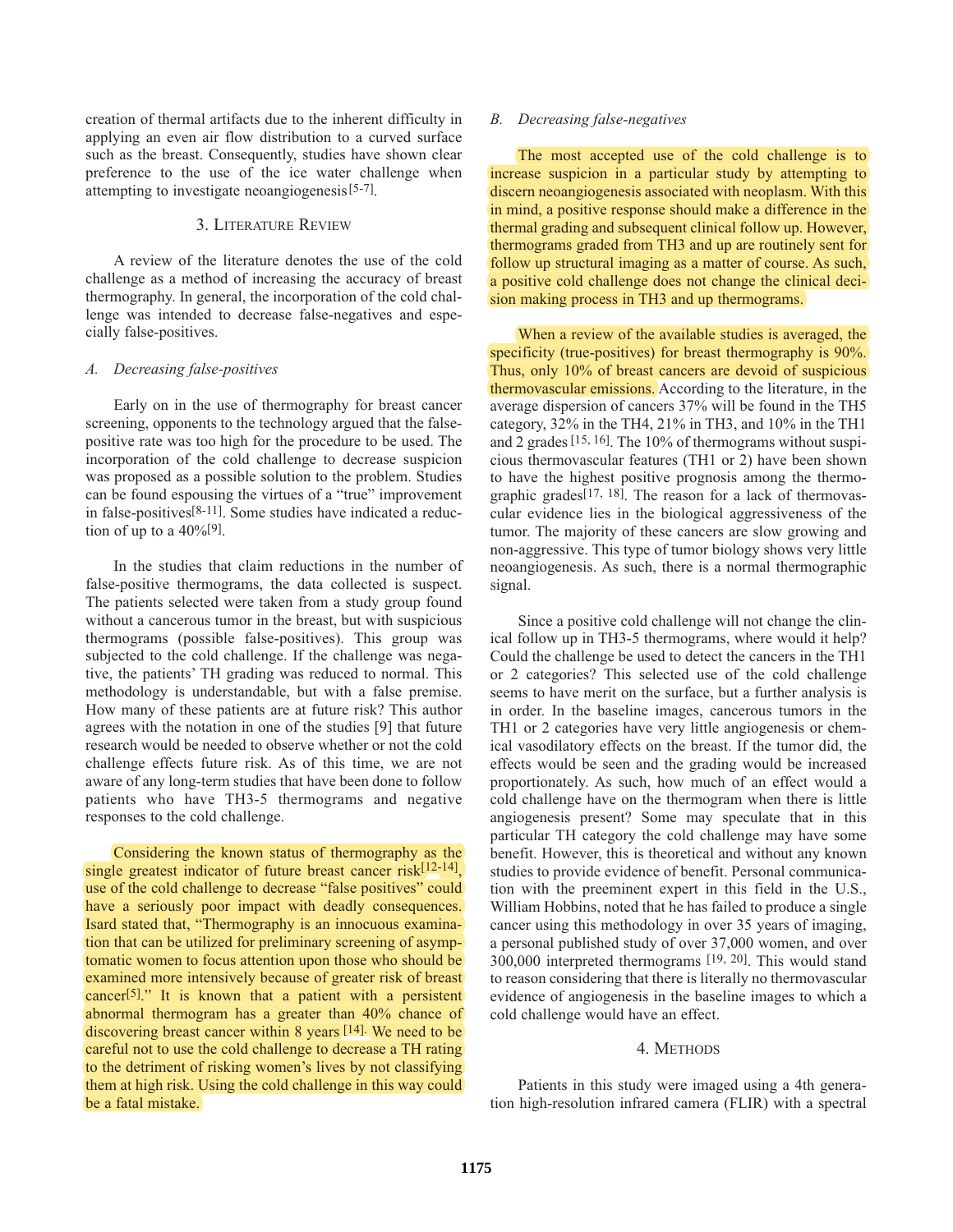bandwidth of 7-13 microns. Real-time digital capture was facilitated via high-speed computer interface and digital processing software (InfraSoft). Each patient was subjected to 15 minutes of nude acclimation from the waist up in a seated position with arms away from the body. During the last 5 minutes, each patient was instructed to place their hands on top of their head to facilitate improved positioning of the breasts. A special carpeted imaging room was used to facilitate a draft free environment isolated from external infrared sources and held steady between 19-20 degrees C.

Seven baseline images of the breasts were taken to include a bilateral frontal, right and left obliques, and right and left single breast close-up views. Once the baseline images were taken, an autonomic cold challenge was performed. Each patient was instructed to submerse their hands in 6 inches of water with floating ice (approx. 5) degrees C.) for 1 minute. The close-up images of each breast were then repeated at the same distance from the detector as the baseline images.

A qualitative and quantitative thermovascular analysis was performed (Hobbins protocol). All patients were assigned a TH rating based on the combined analysis of the vascular patterning and thermal emissions. The cold challenge images were digitally processed and compared to the baseline set. The close-up views were carefully analyzed for minute changes in vascularity and temperatures to denote a response to the cold challenge. A response was considered positive if a breast would remain unchanged in temperature and vascular caliber or demonstrate an increase in temperature and vascular dilation along with cooling and vascular attenuation of the contralateral breast. Any amount of temperature decrease and vascular attenuation in one breast with greater cooling in the contralateral breast must be considered a negative response since there is no known database from which numerical temperatures can be used to determine the minimum amount of temperature change needed to consider a thermogram positive for a cold challenge in one breast when there is cooling of both breasts.

#### 5. RESULTS

In this study, 23 patients with histologically confirmed breast cancers were discovered. 500 patients without breast cancer were chosen at random from our clinic's database. This group was composed of normal (TH1 or 2) or persistent equivocal or abnormal (TH3-5) thermograms.

Observations in our clinic agree with Hobbins' data on normal patient responses to a cold challenge: in the group of 500 patients without cancer approximately 70% responded with vasoconstriction, 6% responded with bilateral warming as a Lewis hunting reaction, and 24% showed no change in the breasts. We have also noted that on occasion patients with a TH3, 4, or 5 thermogram may show a positive cold

challenge yet no suspicious signs of cancer can be detected on structural imaging.

Of the 23 patients with histologically confirmed breast malignancies 2 were graded TH3, 8 TH4, and 13 TH5. In the group of 500 patients without breast cancer, normals were graded either TH1 or TH2. Patients in this group that were graded as persistent equivocal or abnormal (TH3-5) had to maintain this grading level for at least 1 year to substantiate the persistent nature of their respective grading. Both the normal and persistent equivocal and abnormal groups were found to have no suspicious findings for cancer on follow up structural imaging. The patients with persistent TH3-5 thermograms are being closely monitored due to their level of increased risk.

The results of the cold challenge showed that of the 23 patients with confirmed malignancies, only 12 (52%) responded with a positive reaction (increased heat, vascularity, or no change in temperature with a contralateral cooling of the normal breast). However, the reaction to the challenge had no bearing on the decision making process for further work-up. Each patient was followed up with either a mammogram, ultrasound, or biopsy depending on what type of tests were recently performed prior to infrared imaging. Ultimately, all 23 patients were tracked until a biopsy confirmed the findings.

In the normal thermogram group (TH1 or 2) none of the images showed a positive response to the cold challenge. As with Hobbins, we have not yet uncovered a single breast malignancy using the cold challenge in the TH1 or 2 grades. We are also not aware of any studies showing efficacy of detecting cancers using the cold challenge in patients with TH1 or 2 thermograms.

## 6. CLINICAL RESPONSES TO THE COLD CHALLENGE

The varying responses to the challenge are dependent on the state of the physiology of the breast. In an attempt to understand specific reactions to a cold stressor, the following hypotheses are offered.

#### *A. Negative challenge response with a malignancy present*

The reason for a lack of a response to the cold challenge may lie in the amount of open vasculature in the breast. If a carcinoma is placing a large demand on the overall vasculature of the breast, there is less room for a vasoconstrictive display. This would be especially noticeable in the breast with global hyperthermia.

Another reason may also be in the amount of neoangiogenesis present in a particular tumor. The biological virulence, or activity, of these tumors is very low. As in the rare tumors found in TH1 or 2 thermograms, the amount of